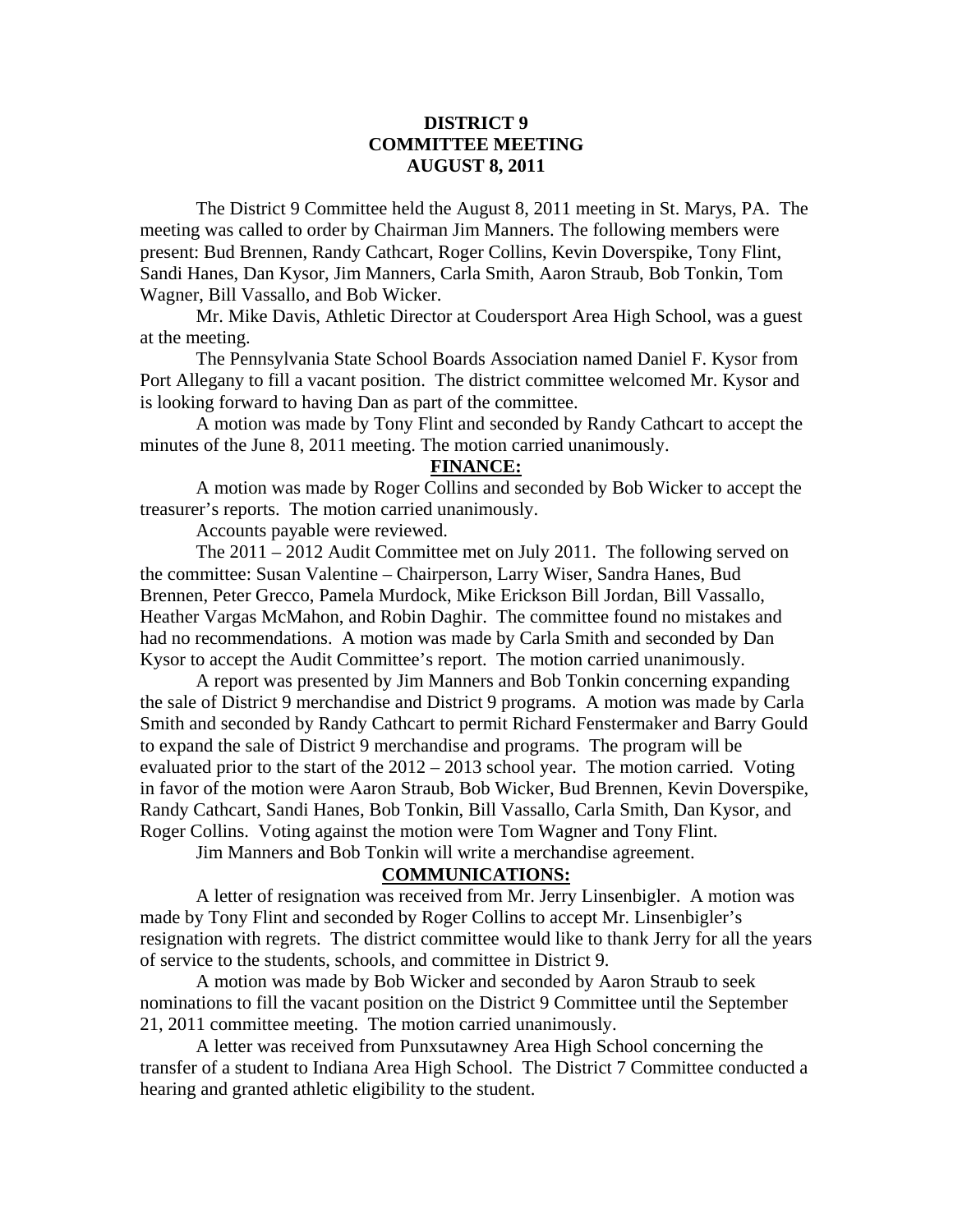# **CHAIRMAN'S UPDATE:**

 The summary of the July Board of Directors meeting has been e-mailed to District 9 Principals.

 The change in the mercy rule for junior high school contests has been retracted. The same mercy rule exists for junior high contests and varsity contests.

# **ADMINISTRATIVE:**

 Thus far, the transfer committee has received ten transfer requests and no requests for decisions on foreign exchange students.

 A motion was made Tony Flint and seconded by Bob Wicker to deny athletic eligibility to a Bradford Area High School student who exceeds the age requirement. The motion carried unanimously.

 Sports chairmen are asked to up-date their information on the District 9 Web-site.  **SCHOOLS ARE ASKED TO UP-DATE ALL THEIR INFORMATION ON THE DISTRICT 9 WEBSITE. THIS WOULD INCLUDE ALL COACHES AND THEIR E-MAIL ADDRESSES.**

There will be no change in the method to classify schools for the next cycle.

 On a first reading vote, adding competitive cheerleading as a championship sport passed the Board of Directors.

 A motion was made by Carla Smith and seconded by Kevin Doverspike to appoint Sandi Hanes as the District 9 Cheerleading chairperson. The motion carried unanimously.

 A decision to conduct a District 9 Workshop for principals and athletic directors will be made at the September meeting.

 The change in counting the number of students of the non-hosting school in a cooperative sports agreement will affect three District 9 schools. Schools have the option to maintain their present classification or move to the lower classification.

Brockway/Dubois Catholic football co-op will move from "AA" to "A."

Clarion-Limestone/Clarion boy's soccer co-op will move from "AA" to "A."

 Ridgway/Johnsonburg girl's soccer co-op has to decide by the start of the season whether to move from "AA" to "A."

 On a first reading vote, the Board of Directors passed changing the football season from 16 weeks to 15 weeks and permit contests to be played on the second scrimmage date.

A motion was made by Aaron Straub and seconded by Kevin Doverspike to support the proposal. The motion carried with one negative vote. Voting against the motion was Tom Wagner.

#### **ADMINISTRATIVE COMMITTEES:**

**BUDGET:** The Budget Committee will meet and review all District 9 fees.

**AWARDS:** Sports chairmen should review all awards to be ordered for the 2011 – 2012 year. Any changes should be brought to the awards chairman.

**OFFICIALS:** PIAA officials contracts, electronically generated, may be used by the PIAA schools.

The volleyball rules book permits "flags" to be used.

 To begin a junior high school volleyball match, two officials must be present.

# **SPORTS SPECIFIC COMMITTEES:**